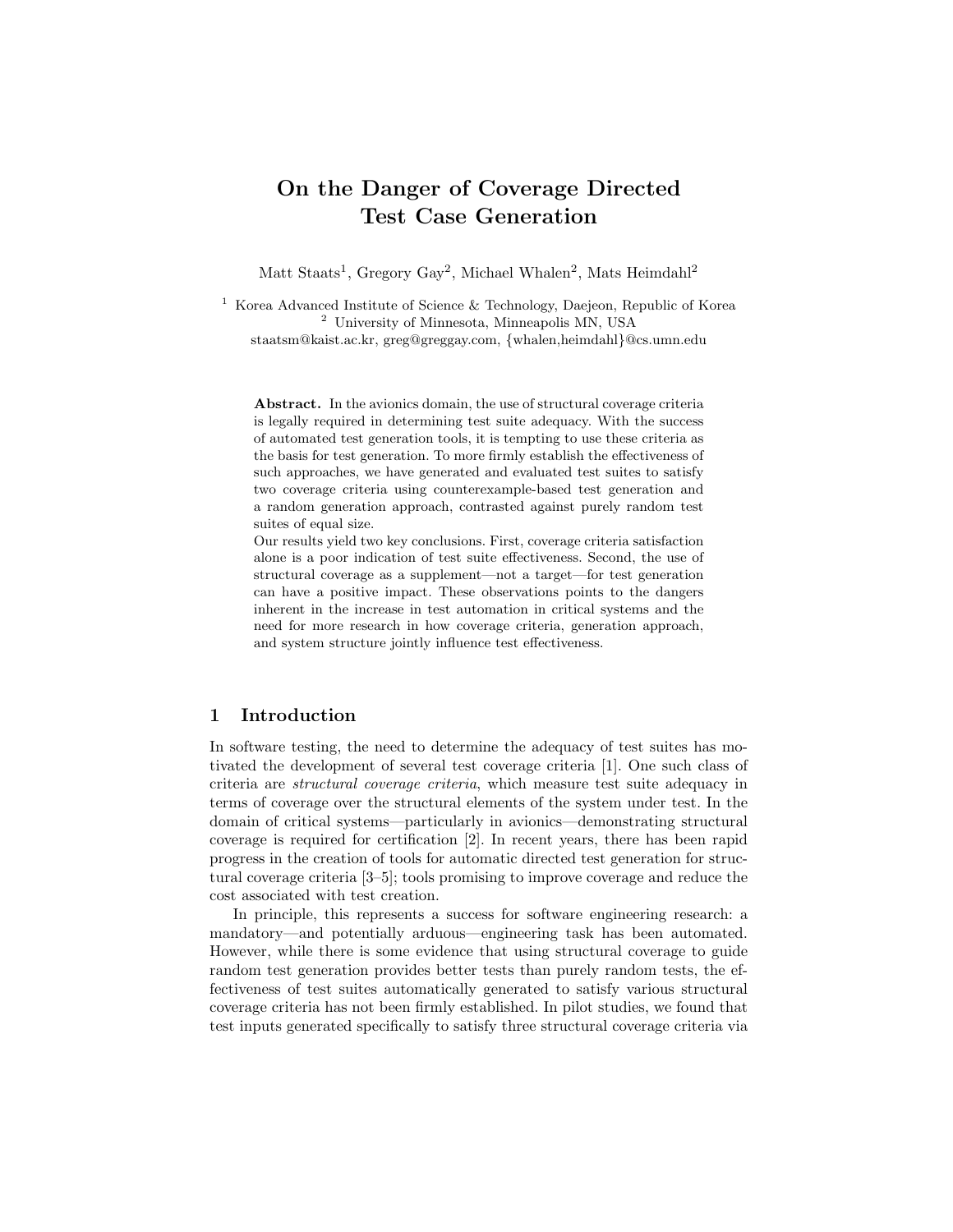counterexample-based test generation were less effective than random test inputs [6]. Further, we found that reducing larger test suites providing a certain coverage—in our case MC/DC—while maintaining coverage reduced their fault finding significantly, hinting that it is not always wise to build test suites solely to satisfy a coverage criterion [7].

These results are concerning. Given the strong incentives and the ability to automate test generation, it is essential to ask: "Are test suites generated using automated test generation techniques effective?" In earlier studies, we used a single system to explore this question. In this paper, we report the results of a study conducted using four production avionics systems from Rockwell Collins Inc. and one example system from NASA. Our study measures the fault finding effectiveness of automatically generated test suites satisfying two structural coverage criteria, branch coverage and Modified Condition Decision Coverage (MC/DC coverage) as compared to randomly generated test suites of the same size. We generate tests using both counterexample-based test generation and a random generation approach. In our study we use mutation analysis [8] to compare the effectiveness of the generated test suites as compared to purely randomly generated test suites of equal size.

Our results show that for both coverage criteria, in our industrial systems, the automatically generated test suites perform *significantly worse* than random test suites of equal size when coupled with an output-only oracle (5.2% to 58.8% fewer faults found). On the other hand, for the NASA example—which was selected specifically because its structure is significantly different from the Rockwell Collins systems—test suites generated to satisfy structural coverage perform dramatically better, finding 16 times as many faults as random test suites of equal size. Furthermore, we found that for most combinations of coverage criteria and case examples, randomly generated test suites reduced while maintaining structural coverage find more faults than pure randomly generated test suites of equal size, finding up to 7% more faults.

We draw two key conclusions from these results. First, automatic test generation to satisfy branch or MC/DC coverage does not, for the systems investigated, yield effective tests relative to their size. This in turn indicates that satisfying even a highly rigorous coverage criterion such as MC/DC is a poor indication of test suite effectiveness. Second, the use of branch or MC/DC as a supplement not a target—for test generation (as Chilensky and Miller recommend in their seminal work on MC/DC [9]) does appear effective.

These results in this paper highlight the need for more research in how the coverage criterion, test generation approach, and the structure of the system under test jointly influence the effectiveness of testing. The increasing availability and use of advanced test-generation tools coupled with our lack of knowledge of their effectiveness is worrisome and careful attention must be paid to their use and acceptance.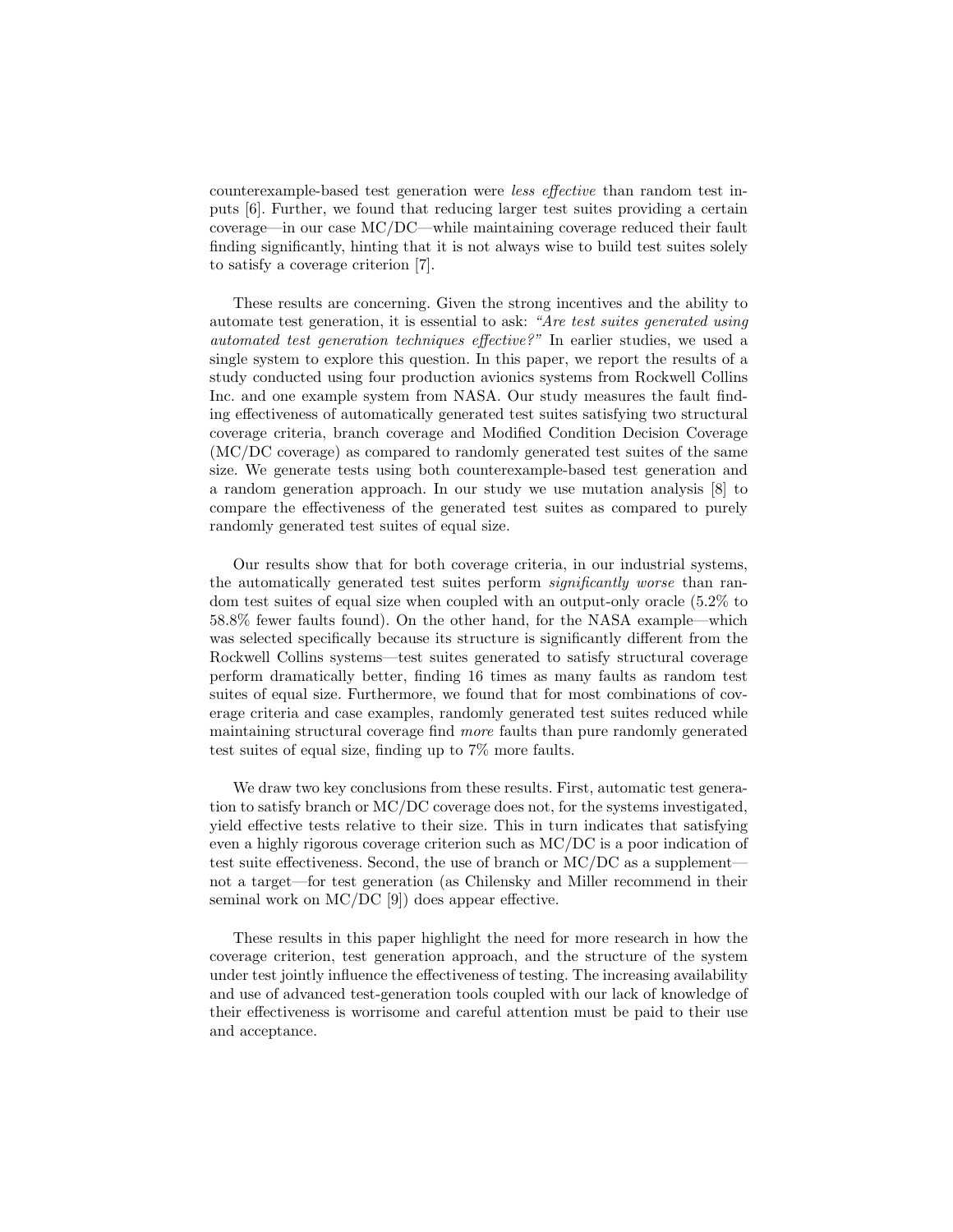# 2 Related Work

There exist a number of empirical studies comparing structural coverage criteria with random testing, with mixed results. Juristo et al. provide a survey of much of the existing work [10]. With respect to branch coverage, they note that some authors (such as Hutchins et al. [11]) find that it outperforms random testing, while others (such as Frankl and Weiss [12]) discover the opposite. Namin and Andrews have found coverage levels are positively correlated with fault finding effectiveness [13]. Theoretical work comparing the effectiveness of partition testing against random testing yields similarly mixed results. Weyuker and Jeng, and Chen and Yu, indicated that partition testing is not necessarily more effective than random testing [14, 15]. Later theoretical work by Gutjahr [16], however, provides a stronger case for partition testing. Arcuri et al. [17] recently demonstrated that in many scenarios, random testing is more predictable and cost-effective at reaching high levels of structural coverage than previously thought. The authors have also demonstrated that, when cost is taken into account, random testing is often more effective at detecting failures than a popular alternative—adaptive random testing [18].

Most studies concerning automatic test generation for structural coverage criteria are focused on how to generate tests quickly and/or improve coverage [19, 3]. Comparisons of the fault-finding effectiveness of the resulting test suites against other methods of test generation are few. Those that exist apart from our own limited previous work are, to the best of our knowledge, studies in concolic execution [4, 5]. One concolic approach by Majumdar and Sen [20] has even merged random testing with symbolic execution, though their evaluation only focused on two case examples, and did not explore fault finding effectiveness.

Despite the importance of the MC/DC criterion [9, 2], studies of its effectiveness are few. Yu and Lau study several structural coverage criteria, including MC/DC, and find MC/DC is cost effective relative to other criteria [21]. Kandl and Kirner evaluate MC/DC using an example from the automotive domain, and note less than perfect fault finding [22]. Dupuy and Leveson evaluate the MC/DC as a compliment to functional testing, finding that the use of MC/DC improves the quality of tests [23]. None of these studies, however, compare the effectiveness of MC/DC to that of random testing. They therefore do not indicate if test suites satisfying MC/DC are truly effective, or if they are effective merely because MC/DC test suites are generally quite large.

# 3 Study

Of interest in this paper are two broad classes of approaches: random test generation and directed test generation. In random test generation, tests are randomly generated and then later reduced with respect to the coverage criterion. This approach is useful as a gauge of value of a coverage criterion: if tests randomly generated and reduced with respect to a coverage criterion are more effective than pure randomly generated tests, we can safely conclude the use of the coverage criterion led to the improvement. Unfortunately, evidence demonstrating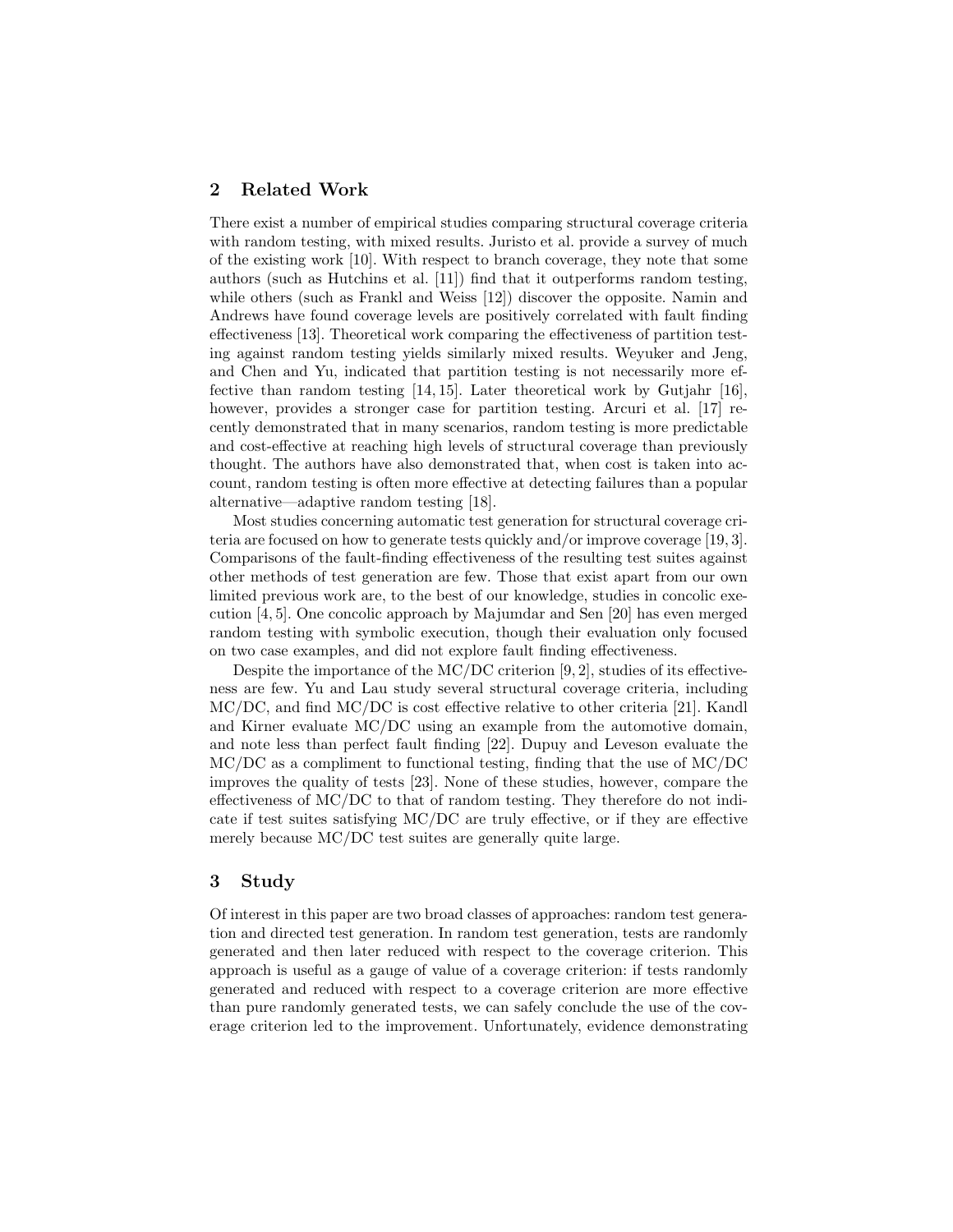this is, at best, mixed for branch coverage [10], and non-existent for MC/DC coverage.

Directed test generation is specifically targeted at satisfying a coverage criterion. Examples include heuristic search methods and approaches based on reachability [19, 3, 4]. Such techniques have advanced to the point where they can be effectively applied to real-world avionics systems. Such approaches are usually slower than random testing, but offer the potential to improve the coverage of the resulting test suites. We aim to determine if using existing directed generation techniques with these criteria results in test suites more effective than randomly generated test suites. Evidence addressing this is sparse and, for branch and MC/DC coverage, absent from the critical systems domain.<sup>3</sup>

We expect that a test suite satisfying the coverage criterion to be, at a minimum, at least as effective as randomly generated test suites of equal size. Given the central—and mandated—role the coverage criteria play within certain domains (e.g., DO-178B for airborne software [2]), and the resources required to satisfy them, this area requires additional study. We thus seek answers to the following research questions:

RQ1: Are random test suites reduced to satisfy branch and MC/DC coverage more effective than purely randomly generated test suites of equal size?

RQ2: Are test suites directly generated to satisfy branch and MC/DC coverage more effective than randomly generated test suites of equal size?

We explore two structural coverage criteria: branch coverage, and MC/DC coverage [10, 9]. Branch coverage is commonly used in software testing research and improving branch coverage is a common goal in automatic test generation. MC/DC coverage is a more rigorous coverage criterion based on exercising complex Boolean conditions (such as the ones present in many avionics systems), and is required when testing critical avionics systems. Accordingly, we view it as likely to be an effective criterion—particularly for the class of systems studied in this report.

#### 3.1 Experimental Setup Overview

In this study, we have used four industrial systems developed by Rockwell Collins, and a fifth system created as a case example at NASA. The Rockwell Collins systems were modeled using the Simulink notation and the NASA system using Stateflow [25, 26], and were translated to the Lustre synchronous programming language [27] to take advantage of existing automation. Two of these systems,  $DWM_1$  and  $DWM_2$ , represent portions of a Display Window

<sup>&</sup>lt;sup>3</sup> It has been suggested that structural coverage criteria should only be used to determine if a test suite has failed to cover functionality in the source code [1, 13]. Nevertheless, test suite adequacy measurement can always be transformed into test suite generation. In mandating that a coverage criterion be used for measurement, it seems inevitable that some testers will opt to perform generation to speed the testing process, and such tools already exist [24].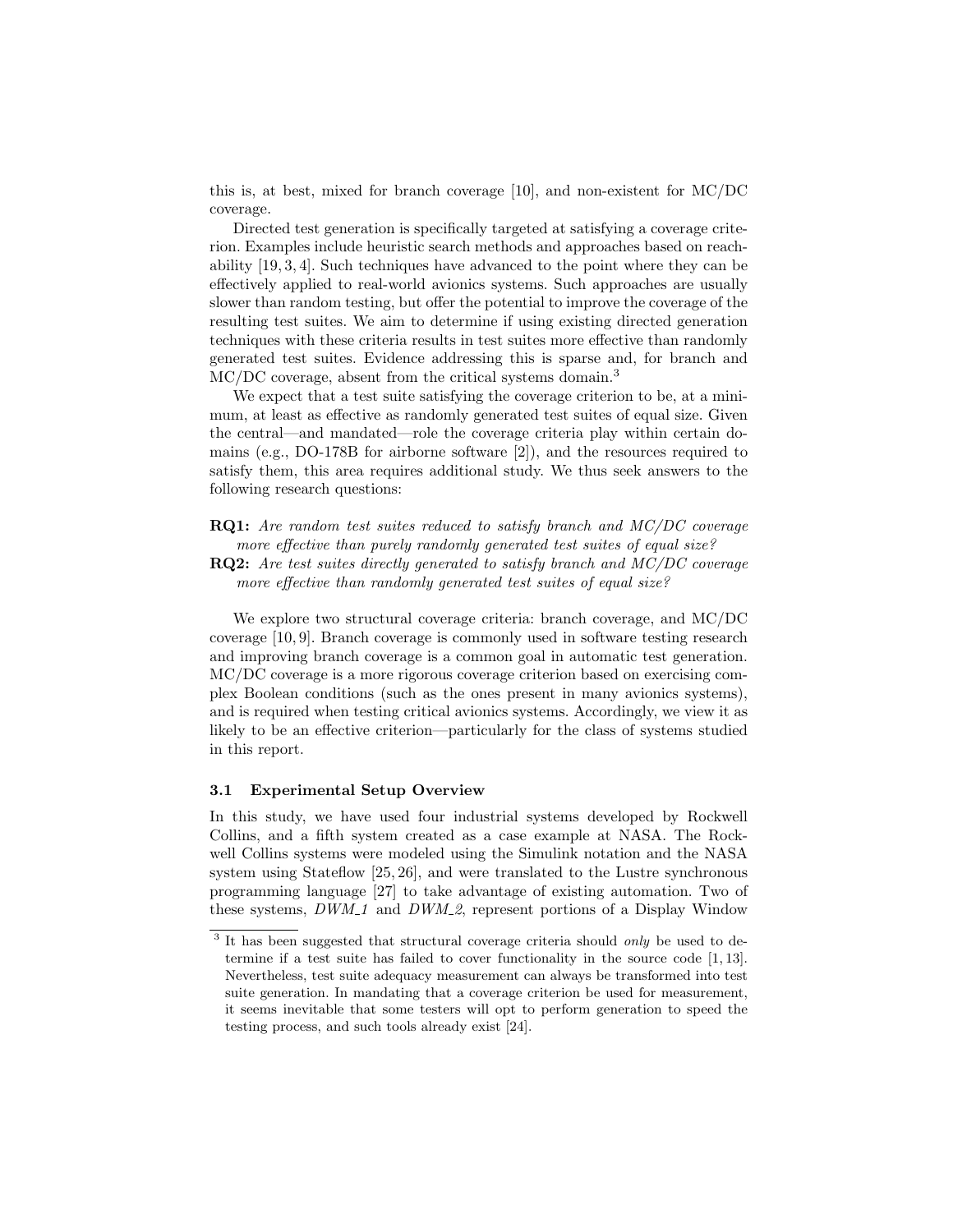Manager for a commercial cockpit display system. The other two systems— Vertmax Batch and Latctl Batch—represent the vertical and lateral mode logic for a Flight Guidance System (FGS). The NASA system, *Docking\_Approach*, describes the behavior of a space shuttle as it docks with the International Space Station.

Information related to these systems is provided in Table 1. We list the number of Simulink subsystems, which are analogous to functions, and the number of blocks, which are analogous to operators. For the NASA example developed in Stateflow, we list the number of states, transitions, and variables.

|                      |               | $#$ Simulink Subsystems $#$ Blocks                        |       |  |        |    |
|----------------------|---------------|-----------------------------------------------------------|-------|--|--------|----|
| $DWM_1$              |               |                                                           | 3,109 |  | 11,439 |    |
| $DWM_2$              |               |                                                           | 128   |  | 429    |    |
|                      | Vertmax_Batch |                                                           | 396   |  |        |    |
| Latctl_Batch         |               | 120                                                       |       |  | 718    |    |
|                      |               |                                                           |       |  |        |    |
|                      |               | $\frac{1}{2}$ Stateflow States $\#$ Transitions $\#$ Vars |       |  |        |    |
| $Docking\_Approadel$ |               | 64                                                        |       |  | 104    | 51 |



For each case example, we performed the following steps: (1) mutant generation (described in Section 3.2), (2) random and structural test generation (Section 3.3 and 3.4), and (3) computation of fault finding (Section 3.5).

#### 3.2 Mutant Generation

We have created 250 *mutants* (faulty implementations) for each case example by introducing a single fault into the correct implementation. Each fault was seeded by either inserting a new operator into the system or by replacing an existing operator or variable with a different operator or variable. The mutation operators used in this study are fairly typical and are discussed at length in [28]. They are similar to the operators used by Andrews et al. where they conclude that mutation testing is an adequate proxy for real faults [29].

One risk of mutation testing is functionally equivalent mutants—the scenario in which faults exist, but these faults cannot cause a failure (an externally visible deviation from correct behavior). This presents a problem when using oracles that consider internal state: we may detect failures that can never propagate to the output. For our study, we used NuSMV to detect and remove functionally equivalent mutants for the four Rockwell Collins systems<sup>4</sup>. This is made possible thanks to our use of synchronous reactive systems—each system is finite, and thus determining equivalence is decidable<sup>5</sup>.

The complexity of determining non-equivalence for the Docking Approach system is, unfortunately, prohibitive, and we only report results using the outputonly oracle. Therefore, for every mutant reported as killed in our study, there

<sup>4</sup> The percentage of mutants removed is very small, 2.8% on average

<sup>5</sup> Equivalence checking is fairly routine in the hardware side of the synchronous reactive system community; a good introduction can be found in [30].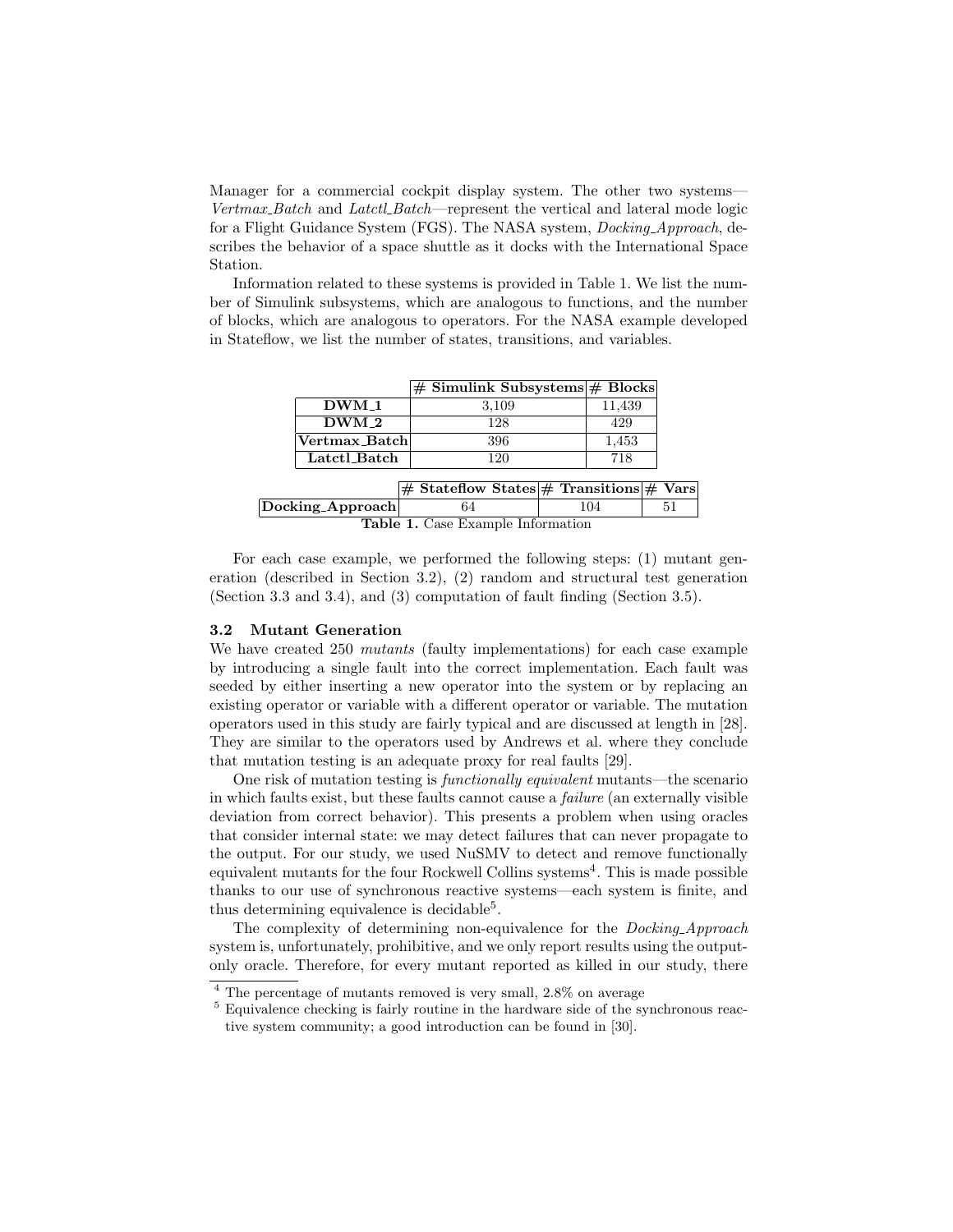exists at least one trace that can lead to a user-visible failure, and all fault finding measurements indeed measure faults detected.

#### 3.3 Test Data Generation

We generated a single set of 1,000 random tests for each case example. The tests in this set are between 2 and 10 steps (evenly distributed in the set). For each test step, we randomly selected a valid value for all inputs. As all inputs are scalar, this is trivial. We refer to this as a *random test suite*.

We have directly generated test suites satisfying the branch and MC/DC [10, 31] criteria. Several variations of MC/DC exist—for this study, we use Masking MC/DC, as it is a common criterion within the avionics community [31].

For our directed test generation approach, we used counterexample-based test generation to generate tests satisfying branch and MC/DC coverage [19, 3]. In this approach each coverage obligation is encoded as a temporal logic formula and the model checker can be used to detect a counterexample (test case) illustrating how the coverage obligation can be covered. This approach guarantees that we achieve the maximum possible coverage of the system under test. This guarantee is why we have elected to use counterexample-based test generation, as other directed approaches (such as concolic/SAT-based approaches) do not offer such a straightforward guarantee. We have used the NuSMV model checker in our experiments [32] because we have found that it is efficient and produces tests that are both simple and short [6].

Note that as all of our case examples are modules of larger systems, the tests generated are effectively unit tests.

#### 3.4 Test Suite Reduction

Counterexample-based test generation results in a separate test for each coverage obligation. This leads to a large amount of redundancy in the tests generated, as each test likely covers several obligations. Consequently, the test suite generated for each coverage criterion is generally much larger than is required to provide coverage. Given the correlation between test suite size and fault finding effectiveness [13], this has the potential to yield misleading results—an unnecessarily large test suite may lead us to conclude that a coverage criterion has led us to select effective tests, when in reality it is the size of the test suite that is responsible for its effectiveness. To avoid this, we reduce each naïvely generated test suite while maintaining the coverage achieved. To prevent us from selecting a test suite that happens to be exceptionally good or exceptionally poor relative to the possible reduced test suites, we produce 50 different test suites for each case example using this process.

Per  $RQ1$ , we also create tests suites satisfying branch and MC/DC coverage by reducing the random test suite with respect to the coverage criteria (that is, the suite is reduced while maintaining the coverage level of the unreduced suite). Again, we produce 50 tests suites satisfying each coverage criterion.

For both counterexample-based test generation and random testing reduced with respect to a criterion, reduction is done using a simple greedy algorithm.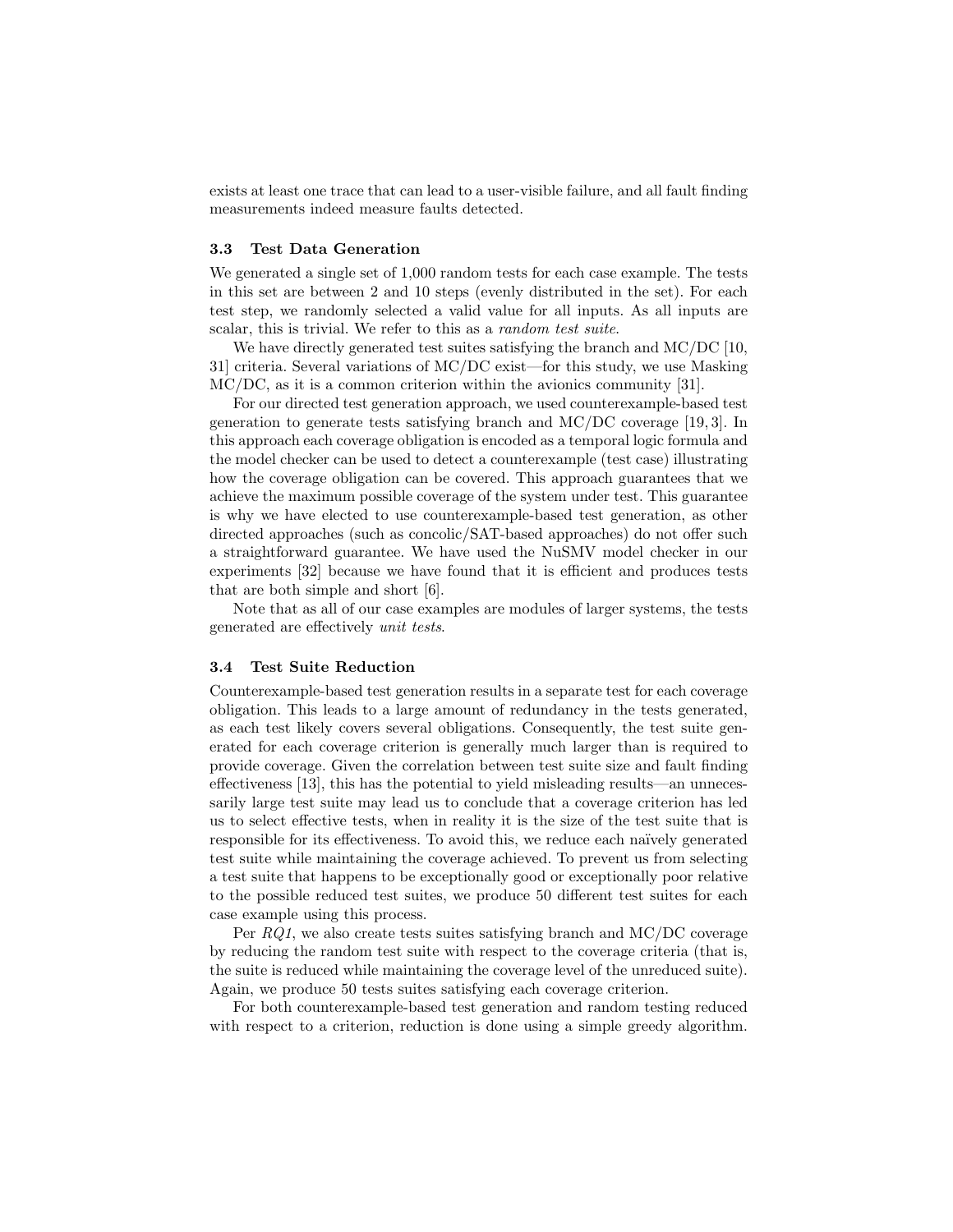We first determine the coverage obligations satisfied by each test generated, and initialize an empty test set reduced. We then randomly select a test input from the full set of tests; if it satisfies obligations not satisfied by any test input in reduced, we add it to reduced. We continue until all tests have been removed from the full set of tests.

For each of our existing reduced test suites, we also produce a purely random test suite of equal size using the set of random test data. We measure suite size in terms of the number of total test steps, rather than the number of tests, as random tests are on average longer than tests generated using counterexample-based test generation. These random suites are used as a baseline when evaluating the effectiveness of test suites reduced with respect to coverage criteria. We also generate random test suites of sizes varying from 1 to 1,000. These tests are not part of our analysis, but provide context in our illustrations.

When generating tests suites to satisfy a structural coverage criterion, the suite size can vary from the minimum required to satisfy the coverage criterion (generally unknown) to infinity. Previous work has demonstrated that test suite reduction can have a negative impact on test suite effectiveness [7]. Despite this, we believe the test suite size most likely to be used in practice is one designed to be small—reduced with respect to coverage—rather than large (every test generated in the case of counterexample-based generation or, even more arbitrarily,  $1,000$  random tests)<sup>6</sup>.

## 3.5 Computing Fault Finding

In our study, we use expected value oracles, which define concrete expected values for each test input. We explore the use of two oracles: an output-only oracle that defines expected values for all outputs, and a maximum oracle that defines expected values for all outputs and all internal state variables. The output-only oracle represents the oracle most likely to be used in practice. Both oracles have been used in previous work, and thus we use both to allow for comparison. The fault finding effectiveness of the test suite and oracle pair is computed as the number of mutants detected (or "killed").

# 4 Results and Analysis

We present the fault finding results in Tables 2 and 3, listing for each case example, coverage criterion, test generation method, and oracle: the average fault finding for test suites reduced to satisfy a coverage criterion, next to the average fault finding for random test suites of equal size; the relative change in average fault finding when using the test suite satisfying the coverage criteria versus the random test suite of equal size; and the p-value for the statistical

 $6$  One could build a counterexample-based test suite generation tool that, upon generating a test, removes from consideration all newly covered obligations, and randomly selects a new uncovered obligation to try to satisfy, repeating until finished. Such a tool would produce test suites equivalent to our reduced test suites, and thus require no reduction; alternatively, we could view such test suites as pre-reduced.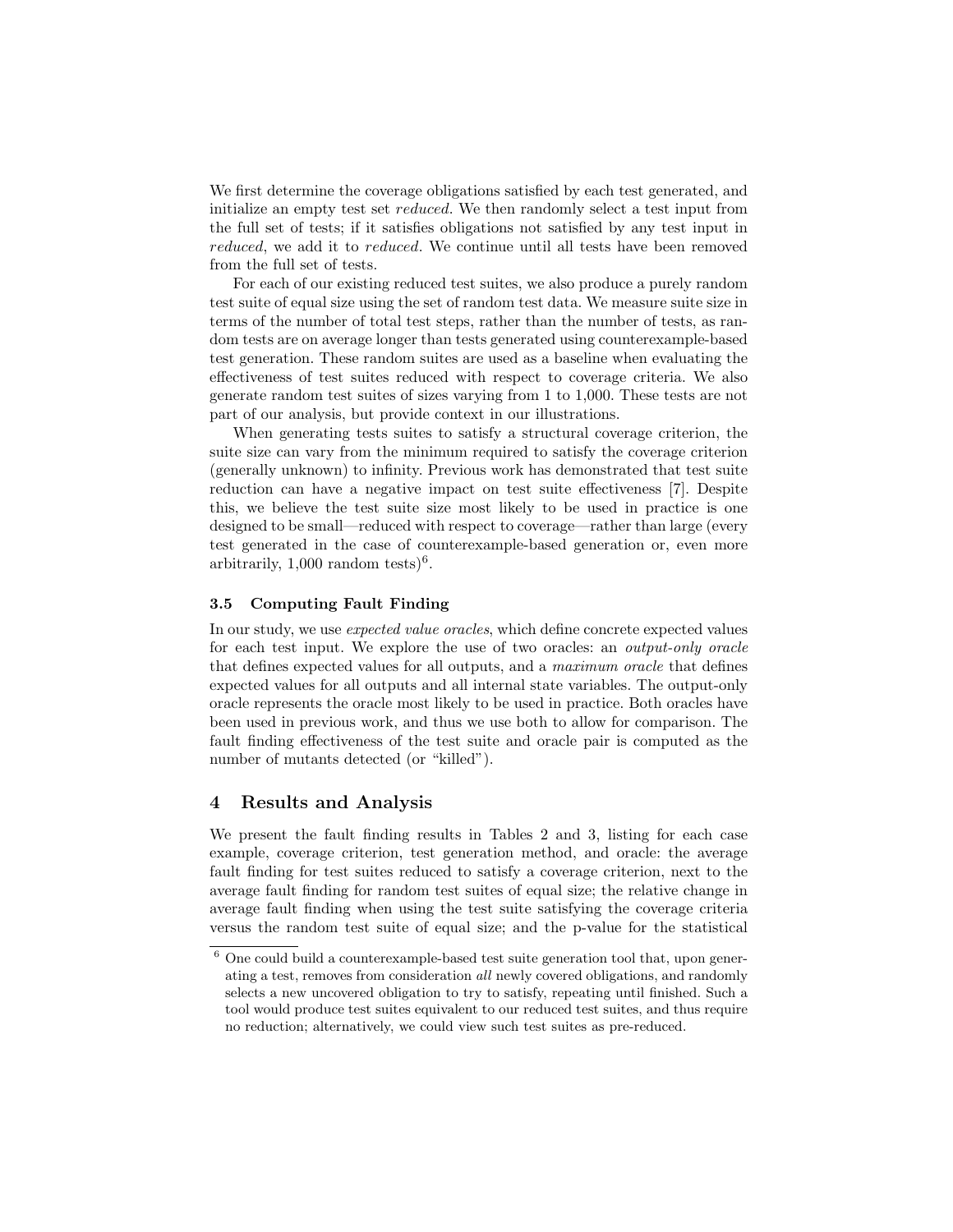|                  |                | Counterexample Generation |                      |           |        | Random Generation |                      |                              |                           |
|------------------|----------------|---------------------------|----------------------|-----------|--------|-------------------|----------------------|------------------------------|---------------------------|
| Case Example     | Oracle         |                           | Satisfying Random of | %         | p-val. |                   | Satisfying Random of | $\overline{\mathscr{D}}_{0}$ | p-val                     |
|                  |                | Branch                    | Same Size Change     |           |        | Branch            | Same Size            | Change <sup>1</sup>          |                           |
| Latetl_Batch     | MX             | 217.0                     | 215.8                | $0.6\%$   | 0.24   | 238.7             | 234.4                | 1.8%                         |                           |
|                  | $_{\rm OO}$    | 82.2                      | 140.3                | $-41.4\%$ |        | 196.4             | 189.2                | $3.8\%$                      |                           |
| Vertmax_Batch    | ΜХ             | 211.2                     | 175.3                | $20.5\%$  |        | 219.5             | 209.7                | 4.6%                         | ${}< 0.01$                |
|                  | $\overline{O}$ | 77.1                      | 101.7                | $-24.2\%$ |        | 153.5             | 143.4                | 7.0%                         |                           |
| $DWM_1$          | MX             | 195.1                     | 227.9                | $-14.4\%$ | < 0.01 | 230.2             | 227.1                | $1.4\%$                      |                           |
|                  | $\overline{O}$ | 32.1                      | 77.9                 | $-58.8\%$ |        | 79.8              | 76.9                 | $3.77\%$                     |                           |
| $DWM_2$          | MX             | 202.1                     | 215.5                | $-6.2\%$  |        | 232.0             | 225.8                | $2.7\%$                      |                           |
|                  | $\overline{O}$ | 131.9                     | 174.7                | $-24.5\%$ |        | 200.3             | 192.3                | $4.2\%$                      | 0.04<br>${}< 0.01$<br>1.0 |
| Docking_Approach | $\overline{O}$ | 38.1                      | 2.0                  | 1805%     |        | 2.0               | 2.0                  | $0.0\%$                      |                           |

Table 2. Average number of faults identified, branch coverage criterion. OO = Output-Only,  $MX = Maximum$ 

|                  |                 | Counterexample Generation |                      |                     |             | Random Generation |                      |          |        |
|------------------|-----------------|---------------------------|----------------------|---------------------|-------------|-------------------|----------------------|----------|--------|
| Case Example     | Oracle          |                           | Satisfying Random of | $\%$                | p-val       |                   | Satisfying Random of | $\%$     | p-val  |
|                  |                 | MCDC                      | Same Size            | Change <sup>1</sup> |             | MCDC              | Same Size            | Change   |        |
| Latetl_Batch     | MХ              | 235.0                     | 241.8                | $-2.8\%$            |             | 241.5             | 240.3                | $0.3\%$  | < 0.01 |
|                  | $_{\rm OO}$     | 194.2                     | 226.7                | $-14.4\%$           |             | 218.6             | 214.6                | $1.9\%$  |        |
| Vertmax_Batch    | MX              | 248.0                     | 239.3                | $3.6\%$             | ${}_{0.01}$ | 248.0             | 237.1                | 4.6%     |        |
|                  | $\overline{O}O$ | 147.0                     | 195.5                | $-24.8\%$           |             | 204.2             | 191.4                | $6.7\%$  |        |
| $DWM_1$          | MX              | 210.0                     | 230.4                | $-12.8\%$           |             | 230.6             | 229.5                | $0.4\%$  | 0.048  |
|                  | $\overline{O}$  | 44.6                      | 86.6                 | $-48.5\%$           |             | 85.4              | 86.4                 | $-1.2\%$ | 0.6    |
| $DWM_2$          | MX              | 233.7                     | 232.2                | $0.7\%$             | 0.08        | 241.9             | 235.5                | $2.7\%$  | < 0.01 |
|                  | $\overline{O}O$ | 196.2                     | 207.0                | $-5.2\%$            | ${}< 0.01$  | 222.6             | 213.5                | $4.3\%$  |        |
| Docking_Approach | $\overline{O}O$ | 37.34                     | 2.0                  | 1750%               |             | 2.0               | 2.0                  | $0.0\%$  | 1.0    |

Table 3. Average number of faults identified, MCDC criterion. OO = Output-Only,  $MX = Maximum$ 

analysis below. Note that negative values for % Change indicate the test suites satisfying the coverage criterion are less effective on average than random test suites of equal size.

|                  | Branch Coverage MCDC Coverage |        |
|------------------|-------------------------------|--------|
| $DWM_1$          | 100.0%                        | 100.0% |
| DWM 2            | 100.0%                        | 97.76% |
| Vertmax_Batch    | 100.0%                        | 99.4%  |
| Latctl_Batch     | 100.0%                        | 100.0% |
| Docking_Approach | 58.1%                         | 37.76% |

Table 4. Coverage Achieved (of Maximum Coverage) by Randomly Generated Test Suites Reduced to Satisfy Coverage Criteria

The test suites generated using counterexample-based test generation are guaranteed to achieve the maximum achievable coverage, but the randomly generated test suites reduced to satisfy structural coverage criteria are not. We therefore present the coverage achieved by these test suites (with 100% representing the maximum achievable coverage) in Table 4.

In Figure 1, we plot, for MC/DC coverage and four case examples, the test suites size and fault finding effectiveness of every test suite generated when using the output-only oracle.<sup>7</sup> Test suites generated via counterexample-based test generation are shown as pluses, random test suites reduced to satisfy structural coverage criteria are shown as circles, and random test suites of increasing size (including those paired with test suites satisfying coverage criteria) are shown in the line. The line has been smoothed with LOESS smoothing (with a factor

<sup>7</sup> For reasons of space, plots for branch coverage and the maximum oracle are omitted. Figures for the *Docking\_Approach* case example are not very illustrative.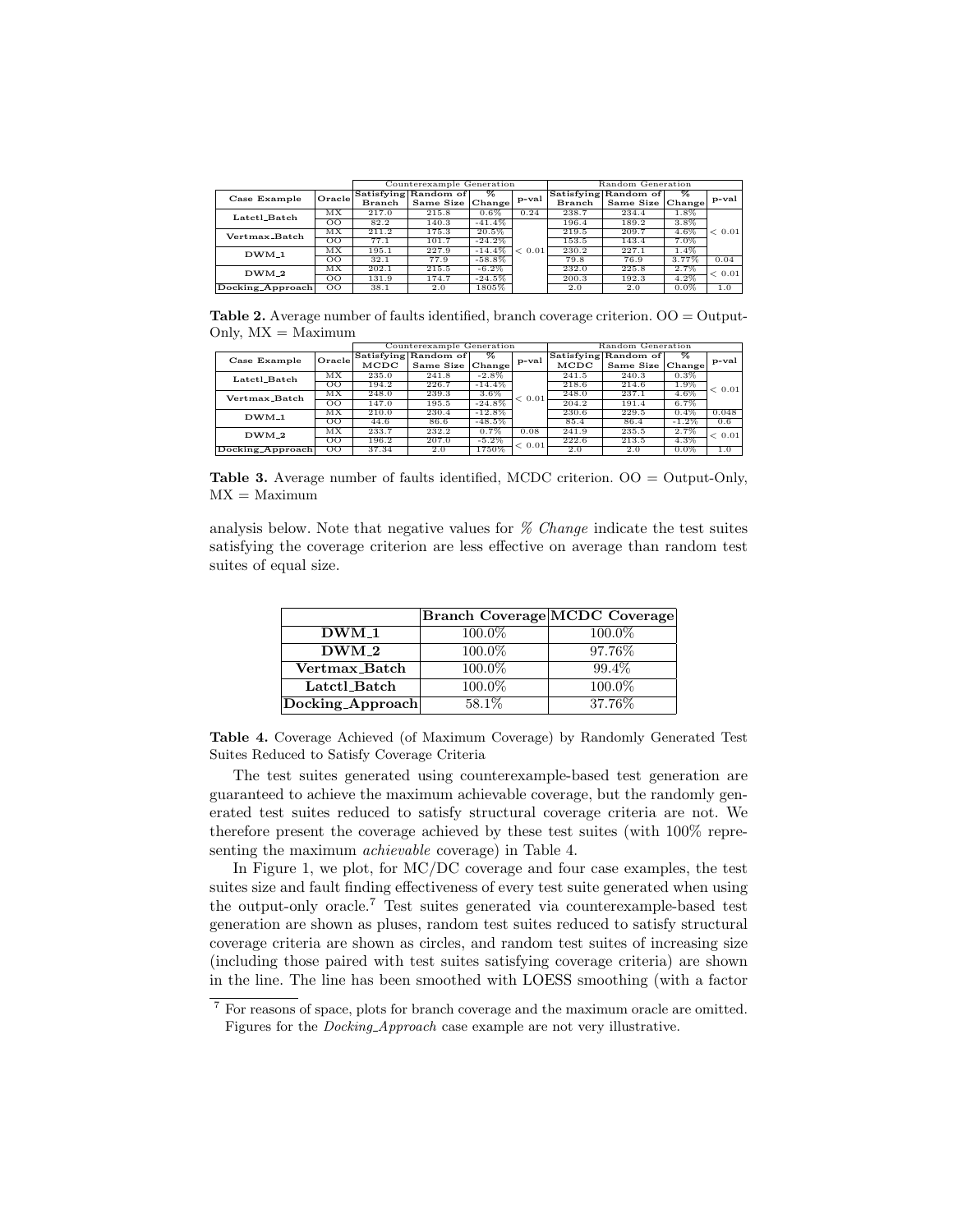

Fig. 1. Faults identified compared to test suite size using NuSMV-generated test suites  $('+')$ , randomly generated test suites reduced to satisfy a coverage criterion  $('o')$ , and pure random test generation (line). Output-only oracles.

of 0.3) to improve the readability of the figure. Note that, while 1,000 random test inputs have been generated, we have only plotted random test suites (i.e., the line) of sizes slightly larger than the test suites satisfying coverage criteria to maintain readability.

## 4.1 Statistical Analysis

For both  $RQ1$  and  $RQ2$ , we are interested in determining if test suites satisfying structural coverage criteria outperform purely random test suites of equal size. We begin by formulating statistical hypotheses  $H_1$  and  $H_2$ :

 $H_1$ : A test suite generated using random test generation to provide structural coverage will find more faults than a pure random test suite of similar size.

 $H_2$ : A test suite generated using counterexample-based test generation to provide structural coverage will find more faults than a random test suite of similar size. We then formulate the appropriate null hypotheses:

 $H0_1$ : A test suite generated using random test generation to provide structural coverage will find the same number of faults as a pure random test suite of similar size.

 $H0<sub>2</sub>$ : A test suite generated using counterexample-based test generation to provide structural coverage will find the same number of faults as a random test suite of similar size.

Our observations are drawn from an unknown distribution; therefore, we cannot fit our data to a theoretical probability distribution. To evaluate  $H0<sub>1</sub>$ and  $H_0$ <sub>2</sub> without any assumptions on the distribution of our data, we use the two-tailed bootstrap paired permutation test (a non-parametric test with no distribution assumptions [33]) with 250,000 samples. We pair each test suite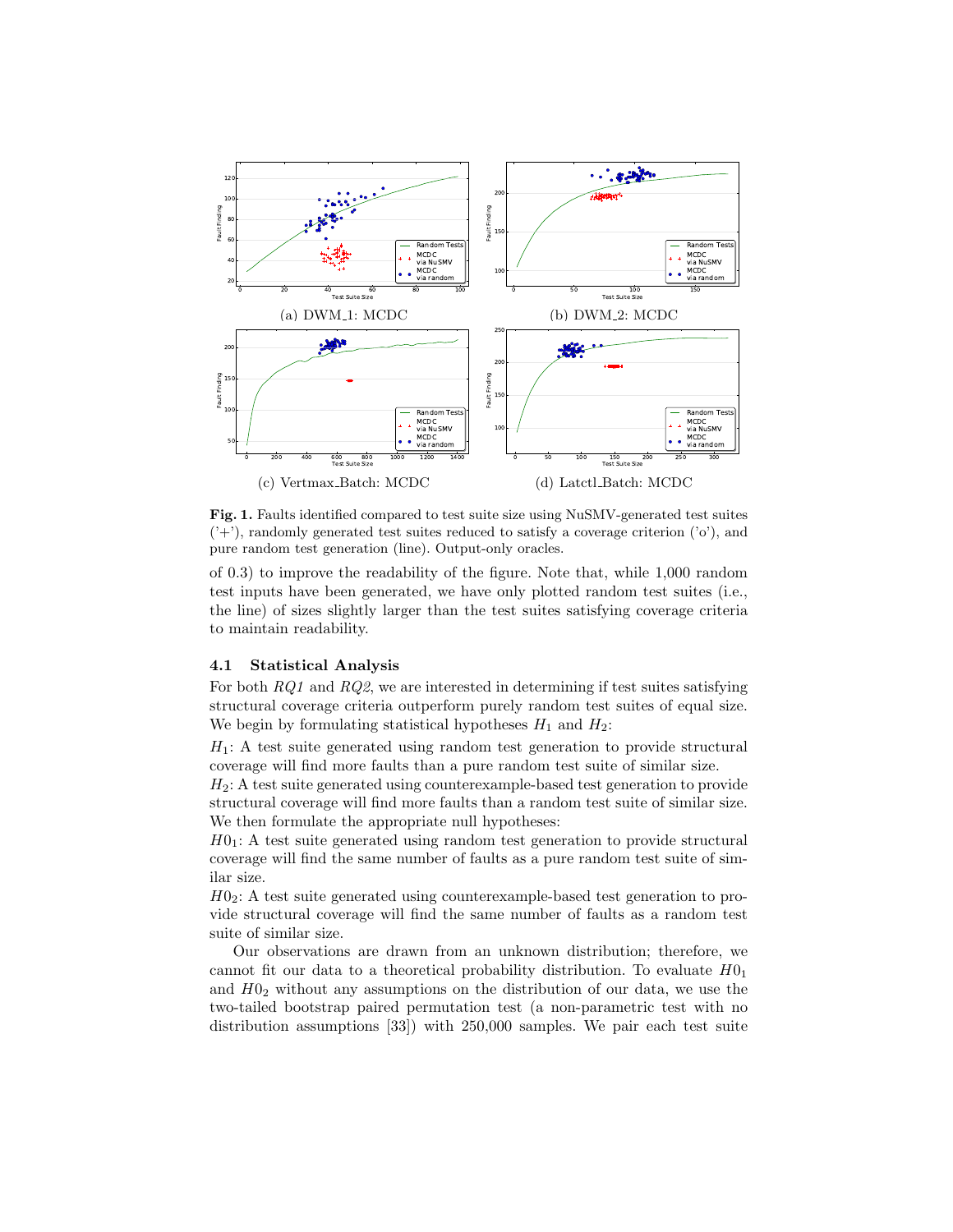reduced to satisfy a coverage criteria with a purely random test suite of equal size. We then apply this statistical test for each case example, structural coverage criteria, and test oracle with  $\alpha = 0.05$ .<sup>8</sup>

## 4.2 Evaluation of RQ1 and RQ2

Based on the p-values less than 0.05 in Tables 2 and 3, we reject  $H0<sub>1</sub>$  for nearly all case examples and coverage criteria when using either oracle.<sup>9</sup> For cases with differences that are statistically significant, test suites reduced to satisfy coverage criteria are more effective than purely randomly generated test suites of equal size; for these combinations, we accept  $H_1$ . Our results confirm that branch and MC/DC coverage can be effective metrics for test suite adequacy within the domain of critical avionics systems: reducing test suites generated via a nondirected approach to satisfy structural coverage criteria is at least not harmful, and in some instances improves test suite effectiveness relative to their size by up to 7.0%. Thus, considering branch and MC/DC coverage when using random test generation generally leads to a positive, albeit slight, improvement in test suite effectiveness.

Based on the p-values less than 0.05 in Tables 2 and 3, we reject  $H0<sub>2</sub>$  for all case examples and coverage criteria when using the output-only oracle. However, for all but one case example, test suites generated via counterexample-based test generation are less effective than pure random test suites by 5.2% to 58.8%; we therefore conclude that our initial hypothesis  $H_2$  is false<sup>10</sup>. Nevertheless, the converse of  $H_2$ —randomly generated test suites are more effective that equally large test suites generated via counterexample-based test generation—is also false, as the Docking Approach example illustrates. For this case example, random testing is effectively useless, finding a mere 2 faults, while tests generated using counterexample-based test generation find 37-38 faults. We discuss the reasons behind, and implications of, this strong dichotomy in Section 5.

When using the maximum oracle, we see that the test suites generated via counterexample-based test generation fare better. In select instances, counterexample-based test suites outperform random test suites of equal size (notably Vertmax\_Batch), and otherwise close the gap, being less effective than pure random test suites by at most 14.4%. Nevertheless, we note that for most case examples and coverage criteria, random test suites of equal size are still more effective.

<sup>8</sup> Note that we do not generalize across case examples, oracles or coverage criteria, as the needed statistical assumption, random selection from the population of case examples, oracles, or coverage criteria, is not met. The statistical tests are used only demonstrate that observed differences are unlikely to have occurred by chance.

<sup>&</sup>lt;sup>9</sup> We do not reject  $H0<sub>1</sub>$  for the  $DWM_1$  case example when using MC/DC coverage and the output-only oracle, nor do we reject  $H0<sub>1</sub>$  for the *Docking Approach* case example.

 $10$  In our previous work we found the opposite effect [34].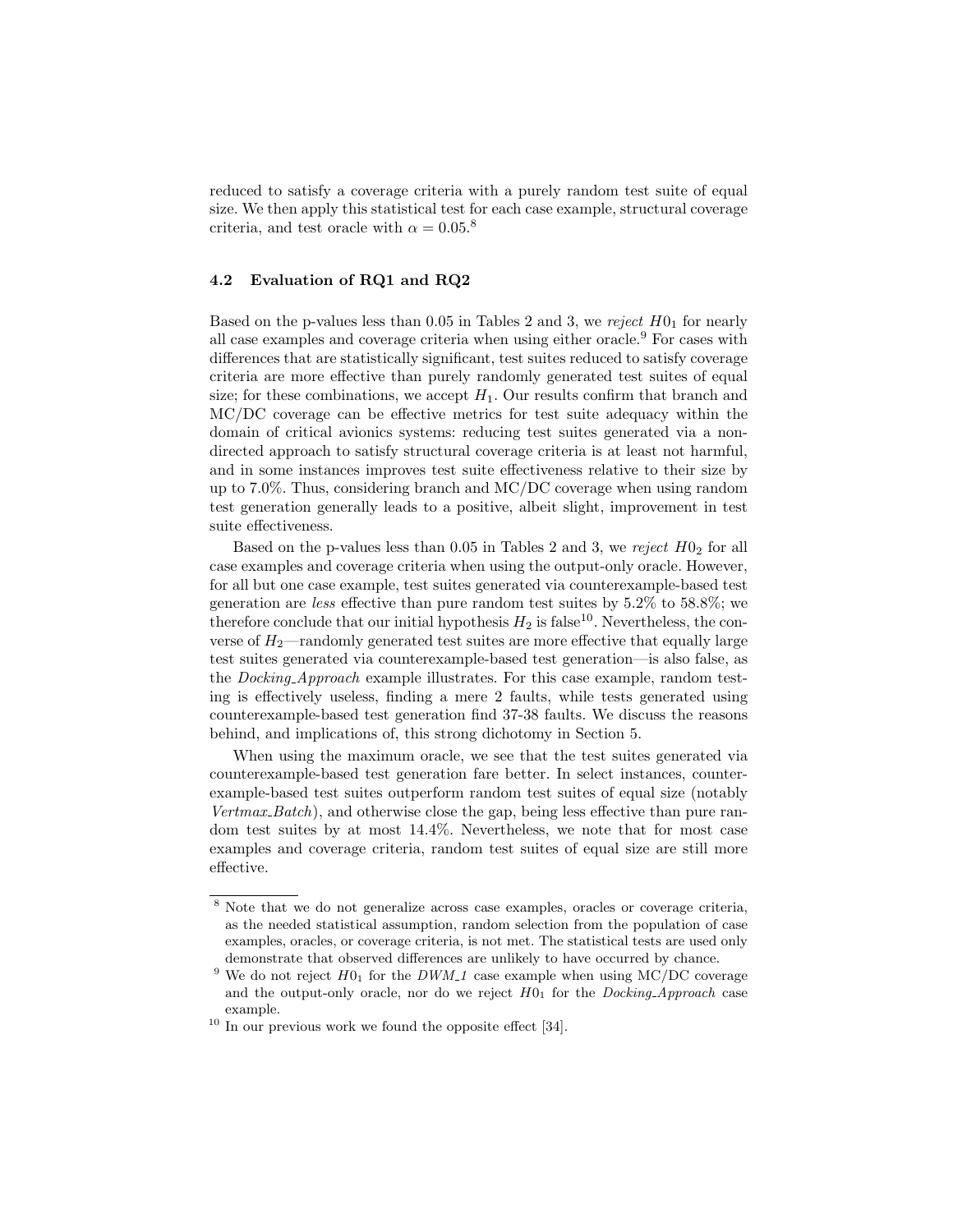## 5 Discussion

Our results indicate that for our systems (1) the use of branch and MC/DC coverage as a supplement to random testing generally results in more effective tests suites than random testing alone, and (2) the use of branch and MC/DC coverage as a target for directed, automatic test case generation (specifically counterexample-based test generation) results in less effective test suites than random testing alone, with decreases of up to 58.8%. This indicates that branch and MC/DC coverage are—by themselves—not good indicators of test suite effectiveness. Given the role of structural coverage criteria in software validation in our domain of interest, we find these results quite troublesome.

The lack of effectiveness for test suites generated via counterexample-based test generation is a result of the formulation of these structural coverage criteria, properties of the case examples, and the behavior of NuSMV. We have previously shown that varying the structure of the program can significantly impact the number of tests required to satisfy the MC/DC coverage criterion [35]. These results were linked partly to masking present in the systems—some expressions in the systems can easily be prevented from influencing the outputs. This can reduce the effectiveness of a testing process based on structural coverage criteria, as we can satisfy coverage obligations for internal expressions without allowing resulting errors to propagate to the output.

This masking can be a problem; we have found that test inputs generated using counterexample-based generation (including those in this study) tend to be short, and manipulate only a handful of input values, leaving other inputs at default values (false or 0) [6]. Such tests tend to exercise the program just enough to satisfy the coverage obligations for which they were generated and do not consider the propagation of values to the outputs. In contrast, random test inputs can vary arbitrarily in length (up to 10 in this study) and vary all input values; such test inputs may be more likely to overcome any masking present in the system.

As highlighted by the *Docking Approach* example, however, tests generated to satisfy structural coverage criteria can sometimes dramatically outperform random test generation. This example differs from the Rockwell Collins systems chiefly in its structure: large portions of the system's behavior are activated only when very specific conditions are met. The state space is both deep and contains bottlenecks; exploration of states requires relatively long tests with specific combinations of input values. Thus, random testing is highly unlikely to reach much of the state space. The impact of structure on the effectiveness of random testing can be seen in the coverage of the Docking Approach (only 37.7% of obligations were covered) and is in contrast to the Rockwell Collins systems which—while stateful—have a state space that is shallow and highly interconnected and is, therefore, easier to cover with random testing.

We see two key implications in our results. First, per  $RQ1$ , using branch and MC/DC coverage as an addition to another non-structure-based testing method—in this case, random testing—can yield improvements (albeit small) in the testing process. These results are similar to those of other authors, for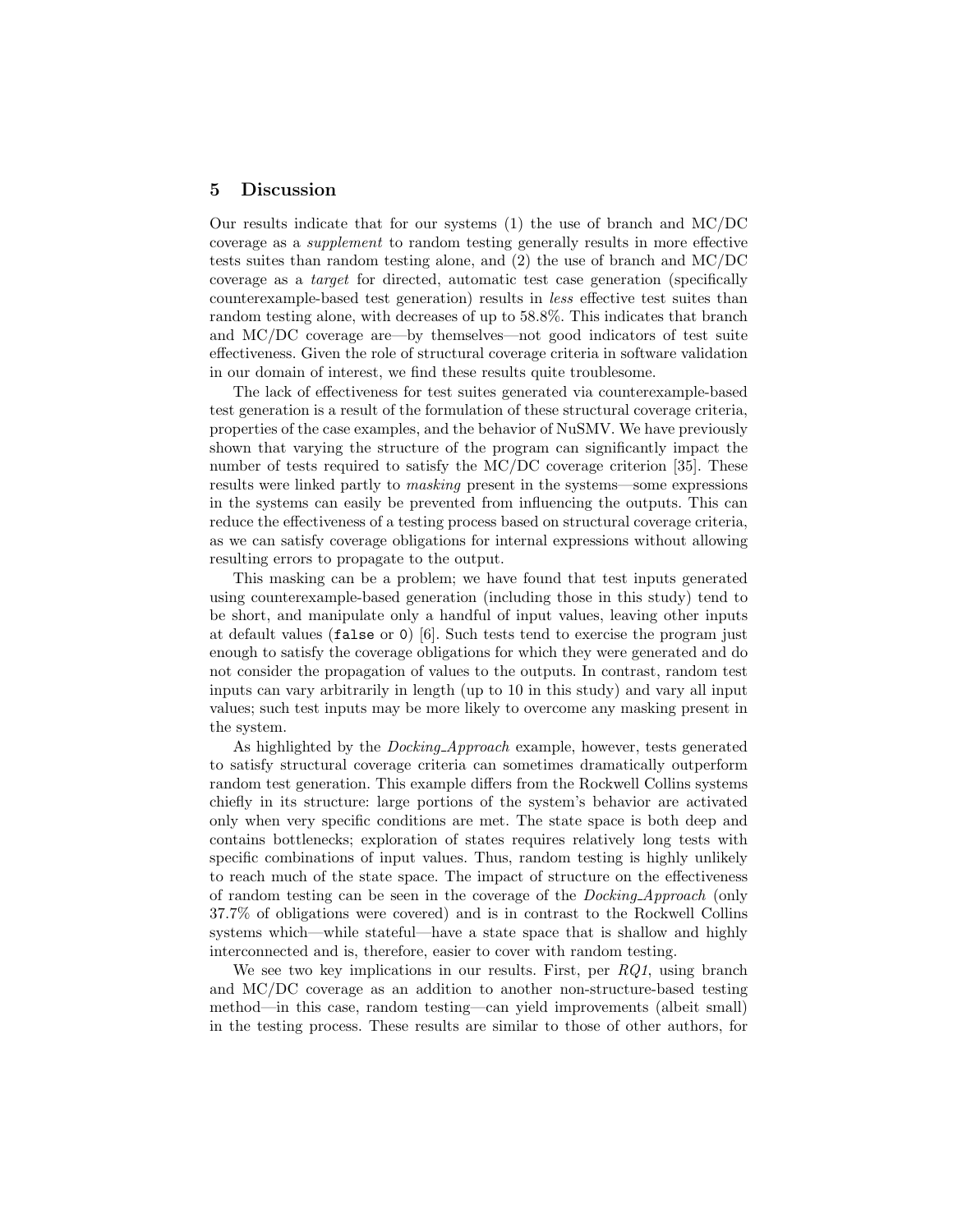example, results indicating MC/DC is an effective coverage criterion when used to check the adequacy of manual, requirement-driven test generation [23] and results indicating that reducing randomly generated tests with respect to branch coverage yields improvements over pure random test generation [13]. These results, in conjunction with the results for  $RQ\mathcal{Q}$ , reinforce the advice that coverage criteria are best applied after test generation to find areas of the source code that have not been tested. In the case of MC/DC this advice is explicitly stated in regulatory requirements and by experts on the use of the criterion [2, 9].

Second, the dichotomy between the Docking Approach example and the Rockwell Collins systems highlights that while the current methods of determining test suite adequacy in avionics systems are themselves inadequate, some method of determining testing adequacy is needed. While current practice stipulates that coverage criteria should be applied after test generation, in practice, this relies on the honesty of the tester (it is not required in the standard). Therefore, it seems inevitable that at least some practitioners will use automatic test generation to reduce the cost of achieving the required coverage.

Assuming our results generalize, we believe this represents a serious problem. The tools are not at fault: we have asked these tools to produce test inputs satisfying branch and MC/DC coverage, and they have done so admirably; for example, satisfying MC/DC for the *Docking Approach* example, for which random testing achieves a mere 37.7% of the possible coverage. The problem is that the coverage criteria are simply too weak, which allows for the construction of ineffective tests. We see two possible solutions. First, automatic test generation tools could be improved to avoid pitfalls in using structural coverage criteria. For example, such tools could be encouraged to generate longer test cases increasing the chances that a corrupted internal state would propagate to an observable output (or other monitored variable). Nevertheless, this is a somewhat ad-hoc solution to weak coverage criteria and various tool vendors would provide diverse solutions rendering the coverage criteria themselves useless as certification or quality control tools.

Second, we could improve—or replace—existing structural coverage criteria. Automatic test generation has improved greatly in the last decade, thanks to improvements in search heuristics, SAT solving tools, etc. However, the targets of such tools have not been updated to account for this increase in power. Instead, we continue to use coverage criteria that were originally formulated when manual test generation was the only practical method of ensuring 100% coverage. New and improved coverage metrics are required in order to take full advantage of the improvements in automatic test generation without allowing the generation of inefficient test suites (such as some generated in our study).

## 6 Threats to Validity

External Validity: Our study has focused on a relatively small number of systems but, nevertheless, we believe the systems are representative of the class of systems in which we are interested, and our results are generalizable to other systems in the avionics domain.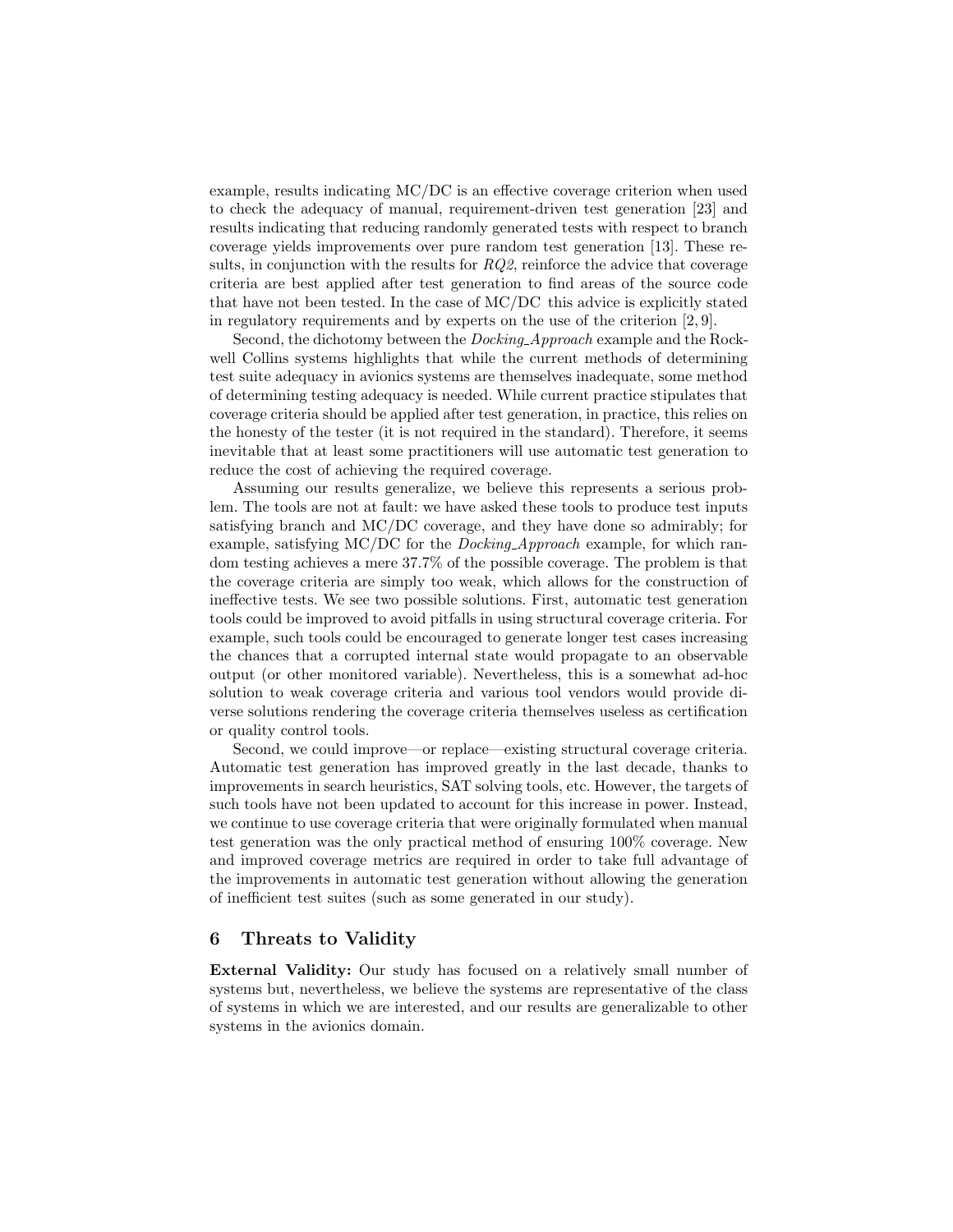We have used two methods for test generation (random generation and counterexample-based). There are many methods of generating tests and these methods may yield different results. Nevertheless, we have selected methods that we believe are likely to be used in our domain of interest.

For all coverage criteria, we have examined 50 test suites reduced using a simple greedy algorithm. It is possible that larger sample sizes may yield different results. However, in previous studies, smaller numbers of reduced test suites have been seen to produce consistent results [35].

Construct Validity: In our study, we measure fault finding over seeded faults, rather than real faults encountered during development. It is possible real faults would lead to different results. However, Andrews et al. showed that seeded faults leads to conclusions similar to those obtained using real faults [29].

We measure the cost of test suites in terms of the number of steps. Other measurements exist, e.g., the time required to generate and/or execute tests [34]. We chose size to be favorable towards directed test generation. Thus, conclusions concerning the inefficacy of directed test generation are reasonable.

Conclusion Validity: When using statistical analyses, we have attempted to ensure the base assumptions beyond these analyses are met, and have favored non-parametric methods. In cases in which the base assumptions are clearly not met, we have avoided using statistical methods. (Notably, we have avoided statistical inference across case examples.)

# 7 Conclusion and Future Work

The results presented in this paper indicate that coverage directed test generation may not be an effective means of creating tests within the domain of avionics systems, even when using metrics which can improve random test generation. Simple random test generation can yield equivalently sized, but more effective test suites (up to twice as effective in our study). This indicates that adequacy criteria are, for the domain explored, potentially unreliable, and thus, unsuitable, for determining test suite adequacy.

The observations in this paper indicate a need for methods of determining test adequacy that (1) provide a reliable measure of test quality and (2) are better suited as targets for automated techniques. At a minimum, such coverage criteria must, when satisfied, indicate that our test suites are better than simple random test suites of equal size. Such criteria must address the problem holistically to account for all factors influencing testing, including the program structure, the nature of the state space of the system under test, the test oracle used, and the method of test generation.

# 8 Acknowledgements

This work has been partially supported by NASA Ames Research Center Cooperative Agreement NNA06CB21A, NASA IV&V Facility Contract NNG-05CB16C, NSF grants CCF-0916583, CNS-0931931, CNS-1035715, and an NSF graduate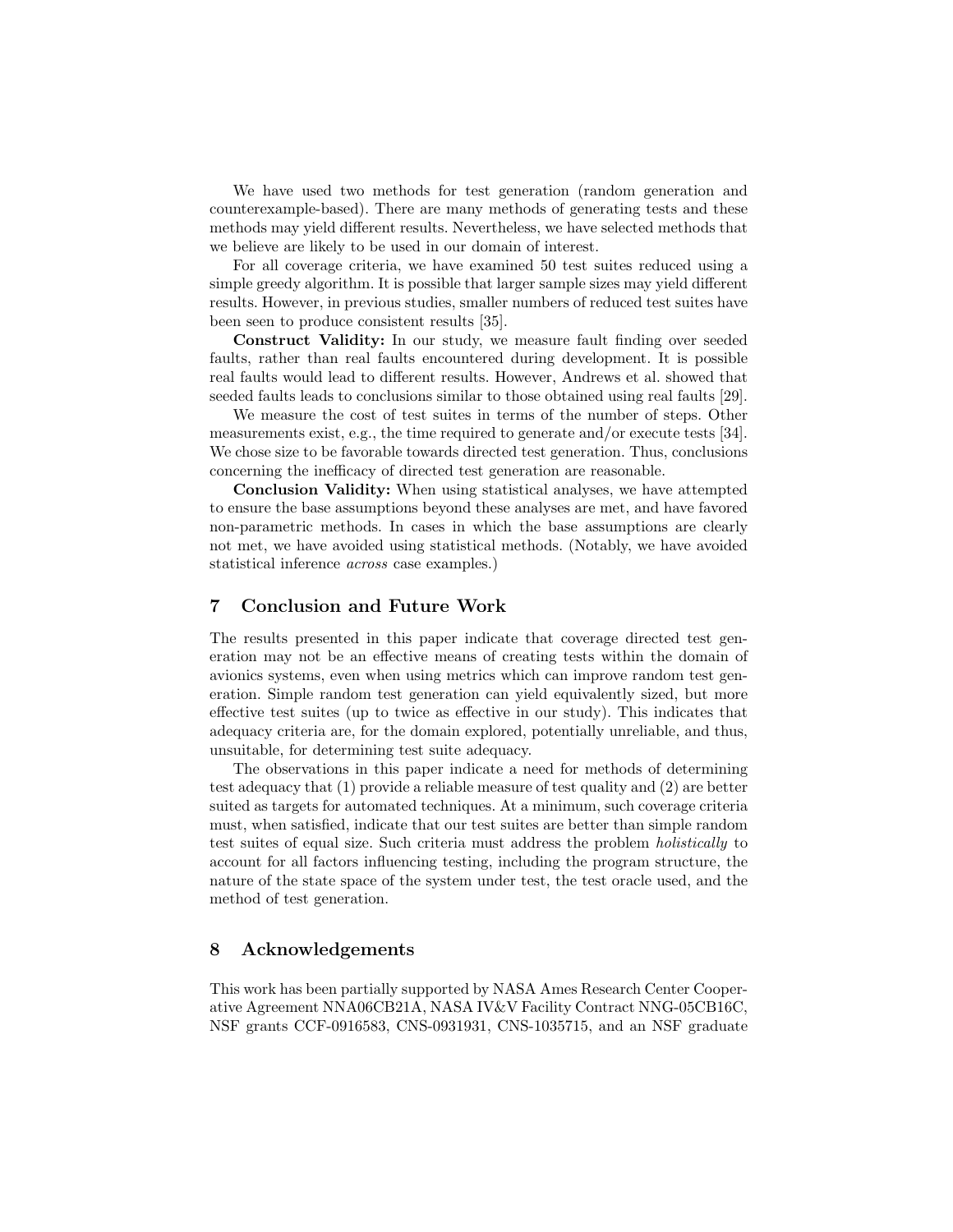research fellowship. Matt Staats was supported by the WCU (World Class University) program under the National Research Foundation of Korea and funded by the Ministry of Eduation, Science and Technology of Korea (Project No: R31-30007) We would also like to thank our collaborators at Rockwell Collins: Matthew Wilding, Steven Miller, and Darren Cofer. Without their continuing support, this investigation would not have been possible. Thank you!

### References

- 1. H. Zhu and P. Hall, "Test data adequacy measurement," Software Engineering Journal, vol. 8, no. 1, pp. 21–29, 1993.
- 2. RTCA, DO-178B: Software Considerations In Airborne Systems and Equipment Certification. RTCA, 1992.
- 3. S. Rayadurgam and M. P. Heimdahl, "Coverage based test-case generation using model checkers," in Proc. of the 8th IEEE Int'l. Conf. and Workshop on the Engineering of Computer Based Systems. IEEE Computer Society, April 2001, pp. 83–91.
- 4. K. Sen, D. Marinov, and G. Agha, "CUTE: A concolic unit testing engine for C," in Proc. of the 10th European Software Engineering Conf. / 13th ACM SIGSOFT Int'l. Symp. on Foundations of Software Engineering. ACM New York, NY, USA, 2005.
- 5. P. Godefroid, N. Klarlund, and K. Sen, "DART: Directed automated random testing," PLDI05: Proc. of the 2005 ACM SIGPLAN Conf. on Programming Language Design and Implementation, 2005.
- 6. M. P. Heimdahl, G. Devaraj, and R. J. Weber, "Specification test coverage adequacy criteria = specification test generation inadequacy criteria?" in Proc. of the Eighth IEEE Int'l Symp. on High Assurance Systems Engineering (HASE), Tampa, Florida, March 2004.
- 7. M. P. Heimdahl and G. Devaraj, "Test-suite reduction for model based tests: Effects on test quality and implications for testing," in Proc. of the 19th IEEE Int'l Conf. on Automated Software Engineering (ASE), Linz, Austria, September 2004.
- 8. Y. Jia and M. Harman, "An analysis and survey of the development of mutation testing," IEEE Transactions on Software Engineering, no. 99, p. 1, 2010.
- 9. J. J. Chilenski and S. P. Miller, "Applicability of Modified Condition/Decision Coverage to Software Testing," Software Engineering Journal, pp. 193–200, September 1994.
- 10. N. Juristo, A. Moreno, and S. Vegas, "Reviewing 25 years of testing technique experiments," Empirical Software Engineering, vol. 9, no. 1, pp. 7–44, 2004.
- 11. M. Hutchins, H. Foster, T. Goradia, and T. Ostrand, "Experiments of the effectiveness of dataflow-and controlflow-based test adequacy criteria," in Proc. of the 16th Int'l Conf. on Software Engineering. IEEE Computer Society Press Los Alamitos, CA, USA, 1994.
- 12. P. Frankl and S. N. Weiss, "An experimental comparison of the effectiveness of the all-uses and all-edges adequacy criteria," in Proc. of the Symposium on Testing, Analysis, and Verification, 1991.
- 13. A. Namin and J. Andrews, "The influence of size and coverage on test suite effectiveness," in Proc. of the 18th Int'l Symp. on Software Testing and Analysis. ACM, 2009.
- 14. E. Weyuker and B. Jeng, "Analyzing partition testing strategies," IEEE Trans. on Software Engineering, vol. 17, no. 7, pp. 703–711, 1991.